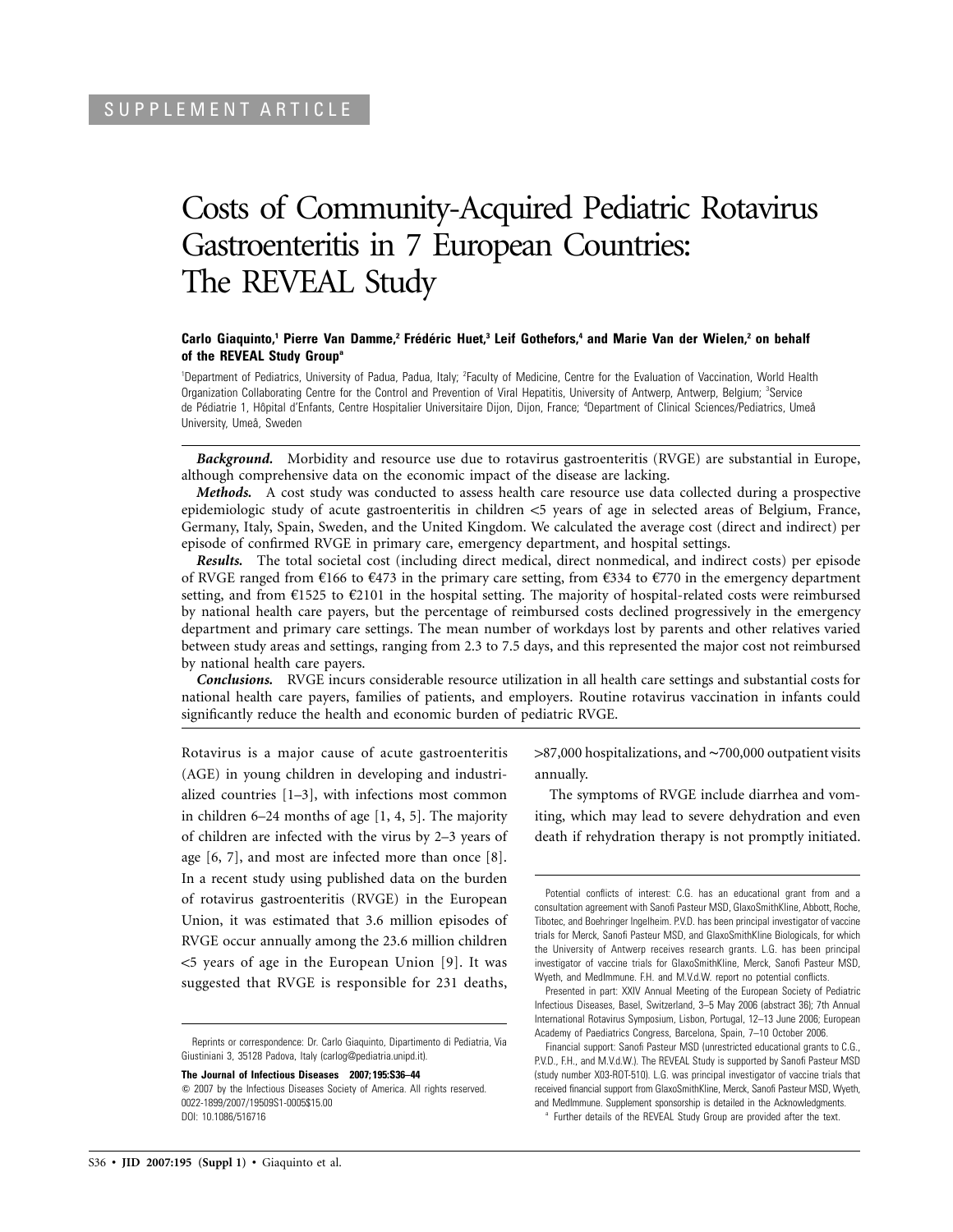Although death due to RVGE is rare in industrialized regions such as Europe because of access to adequate medical care, the burden of RVGE is substantial, given the high frequency of infection and resulting morbidity among infected children.

A number of studies conducted in individual European countries have described RVGE hospitalization rates [10–17] and the impact of RVGE on primary care centers [18–22]. Studies assessing the medical costs of hospitalizations for RVGE have been published for Austria [23], Scotland [24], Spain [25], Ireland [26], Sweden [13], England [27, 28], Germany [29], and France [30]. In addition, some studies conducted in European countries have reported the costs of outpatient visits for RVGE and the indirect costs to families and society [23, 28, 31–34]. Differences in populations, methods, and outcomes make comparisons between studies difficult.

The primary objective of the Rotavirus Gastroenteritis Epidemiology and Viral Types in Europe Accounting for Losses in Public Health and Society (REVEAL) Study was to assess prospectively the annual incidence rates of AGE and RVGE in children <5 years of age in primary care, emergency department, and hospital settings, in selected areas of 7 countries [35]. The secondary objectives were to describe the distribution of rotavirus serotypes associated with RVGE [36], to describe the clinical impact of RVGE [37], and, as is reported in the present article, to estimate the medical, nonmedical, and indirect costs associated with RVGE, from the perspectives of both the national health care payer and society.

## **MATERIALS AND METHODS**

## **Study Design**

The REVEAL Study was a prospective, multicenter, observational study of AGE in children <5 years of age, performed over a 12-month period (1 October 2004–30 September 2005) in selected areas in 7 European countries, each including both urban and rural populations: Antwerp, Belgium; Dijon, France; Rostock, Germany; Padua, Italy; Gandia and Denia (Valencia), Spain; Västerbotten County, Sweden; and the Wirral, United Kingdom. The methods have been described elsewhere [35].

# **Inclusion Criteria**

Within each study area, all children <5 years of age presenting to a primary care physician (general practitioner [GP] and/or pediatrician) or an emergency department or requiring hospitalization for AGE during the study period and whose parents gave written, informed consent were eligible for inclusion in the study. AGE was defined as an episode of at least 3 loose stools, 3 watery stools, or forceful vomiting associated with gastroenteritis within a 24-h period during the 7 days before the medical visit; the episode must have been preceded by a symptom-free period of 14 days in the absence of a previously diagnosed chronic gastrointestinal tract disease with symptoms compatible with the definition of AGE. Children who had participated in a trial of a rotavirus vaccine or who had nosocomial AGE were excluded.

If a child visited  $>1$  health care setting during the AGE episode, the inclusion visit was regarded as the highest level of care received; levels of care, in increasing order, were primary care, emergency department, and hospital. RVGE was defined as AGE (corresponding to the clinical definition) with rotavirus detected in a stool sample by ELISA. Full details of the sampling and analytic methods are reported elsewhere [36].

## **Data Collection**

Health care resource utilization data (medication, laboratory tests, and health care visits/contacts) and other parameters associated with the cost of RVGE (child care, workdays lost, extra diapers, and transportation) were collected via questionnaires as described elsewhere [35, 37].

#### **Cost Analysis**

The aim of the cost analysis was to calculate the average cost of an episode of confirmed RVGE in each of the 3 health care settings for each country. Because some costs were incurred in >1 health care setting, all costs for each episode were calculated, including resource use related to the inclusion setting and resource use in lower-level health care settings before and after the inclusion visit.

Costs were determined from both the national health care payer and societal perspectives and were calculated using health care resource utilization data collected during the REVEAL Study and the most recent unit costs from official sources (a list of sources for the costs used in the study are available from the authors on request). Costs from the national health care payer perspective included the reimbursed direct medical costs and some nonmedical costs (such as ambulance costs). Costs from the societal perspective included the above costs, as well as some nonmedical costs, such as copayment by parents for costs not covered by the national health care system and indirect costs (e.g., workdays lost by parents).

The cost evaluation was conducted separately for each country because of the differences in the health care systems. The period of the assessment was 1 year, and costs were not discounted. All costs are presented in euros  $(\epsilon)$ . In the Discussion, where comparisons are made with studies reporting costs in UK pounds sterling, an exchange rate of  $\text{\pounds}1 = \text{\pounds}1.4765$  (7) December 2006) is used.

#### **Determination of Costs**

*Direct medical costs.* Direct medical costs included telephone consultation, consultation in outpatient settings (primary care office/home visit, emergency department/assessment ward visit), or inpatient care (hospitalization); medication (prescribed and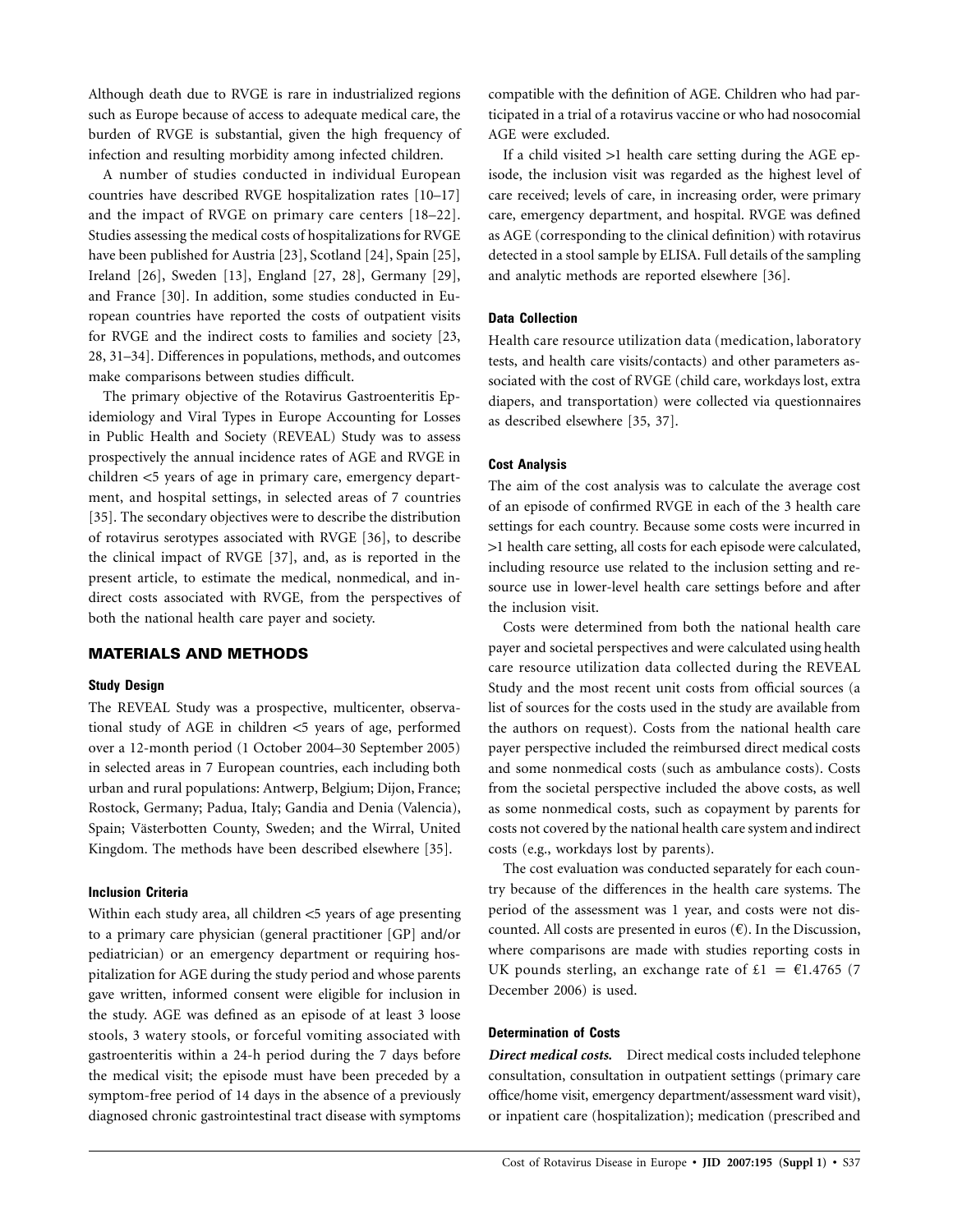| Setting              | <b>Belaium</b><br>$(n = 57)$ | France<br>$(n = 99)$ | Germany<br>$(n = 158)$ | Italv<br>$(n = 336)$ | Spain<br>$(n = 252)$ | Sweden<br>$(n = 124)$ | United Kingdom<br>$(n = 76)$ |
|----------------------|------------------------------|----------------------|------------------------|----------------------|----------------------|-----------------------|------------------------------|
| Hospital             | 39                           | 30                   | 53                     | 55                   | 52                   | 69                    | 39                           |
| Emergency department |                              | 50                   | $0^{\rm a}$            | 148                  | 101                  | 54                    | 22                           |
| Primary care         | 16                           | 19                   | 105                    | 133                  | 99                   | 1 <sup>b</sup>        | 15                           |

**Table 1. Observed numbers of children with confirmed rotavirus gastroenteritis (RVGE), by study area and setting.**

<sup>a</sup> In the German study area, all eligible children who presented to the emergency department with RVGE during the study were

referred to hospitals, so there were no inclusions for the emergency department setting.<br><sup>b</sup> In the primary care setting in the Swedish study area, parents generally called a nurse advice service located in the same medica center as the primary care physicians. Therefore, on the basis of the nurses' advice, most children with acute gastroenteritis were referred to a higher level of care or treated at home.

over the counter [OTC]); and medical services (nurse surgery/ home visits, laboratory tests, and diagnostic procedures). Assessment wards exist only in Sweden, Italy, and the United Kingdom.

The cost of hospitalization was based on the Health-Related Group (HRG; United Kingdom) and Diagnosis-Related Group (DRG; Belgium, France, Germany, Italy, Spain, Sweden) systems. These systems provide average hospitalization costs for defined hospital cases expected to have similar hospital resource use and are inclusive of all consumables and services (e.g., drugs, diagnostic and laboratory tests, and diapers used in the hospital).

The average medication cost was based on the most prescribed or consumed drugs in the REVEAL Study. Drugs were coded according to the Anatomical Therapeutic Chemical (ATC) classification [38]. An average medication cost was calculated per therapeutic class of ATC code level 4. This calculation took into consideration the drugs representing  $\geq 80\%$  of prescribed and OTC products in the ATC classification. For example, if there were 10 drugs in a particular ATC code, and if drug A represented 45% of the prescriptions, drug B represented 40%, and the remaining 8 drugs represented 15%, we used only drugs A and B in the calculation. The average cost for the class was then calculated as follows: (unit cost of A  $\times$ no. of units of A used)  $\times$  (% A in ATC class) + (unit cost of  $B \times$  no. of units of B used)  $\times$  (% B in ATC class).

Tests and procedures that were included in the costs were stool sample analyses, blood tests, abdominal ultrasound examinations, and chest radiography. The costs for the study laboratory tests (ELISA and polymerase chain reaction) were not included in this analysis. Additional consultations before or after the inclusion visit were included in the cost analysis; these included visits to a primary care physician or nurse, emergency department visits (children visiting the emergency department and hospitalized children only), additional hospitalizations (hospitalized children only), and telephone consultations.

*Direct nonmedical costs.* Direct nonmedical costs included costs related to any form of transportation, as recorded on the study questionnaire (based on local cost per kilometer); extra

diapers; and child care. While children were in hospital, diapers were included in the hospitalization costs, so the extra diapers are for the period during the illness outside of hospital. Child care costs specifically related to RVGE episodes were included. These were calculated from the information provided by the parents on the questionnaire (number of hours of extra child care specifically for the gastroenteritis episode) and the local costs, a list of the sources of which is available from the authors on request.

*Indirect costs.* Indirect costs included the number of workdays lost by parents and caregivers  $(<$ 65 years of age) per RVGE episode. The value of workday losses was determined on the basis of the average wage or average daily absenteeism allowance [39–42].

## **Statistical Analysis**

No formal statistical analyses were performed.

## **RESULTS**

A total of 1102 RVGE episodes were included in the cost study (table 1).

*Resource use and costs for hospitalized children with confirmed RVGE.* The average length of hospital stay ranged from 2.5 days in Sweden to 5.0 days in Germany. The percentage of hospitalized children seeking medical attention for their RVGE episode before being admitted ranged from 30% in Germany to 72% in the United Kingdom. The percentage of children seeking medical attention after hospital discharge ranged from 14% in Belgium to 52% in Spain.

Considerable differences were observed between countries in the percentage of hospitalized children receiving intravenous (iv) fluids alone for rehydration, ranging from none in Germany and the United Kingdom to 91% in Italy. Similarly, the percentage of hospitalized children receiving oral rehydration solutions alone varied markedly, ranging from none in Italy to 56% in the United Kingdom. The percentage receiving both iv fluids and oral rehydration solutions ranged from 9% in Italy to 88% in Germany. The percentage of hospitalized children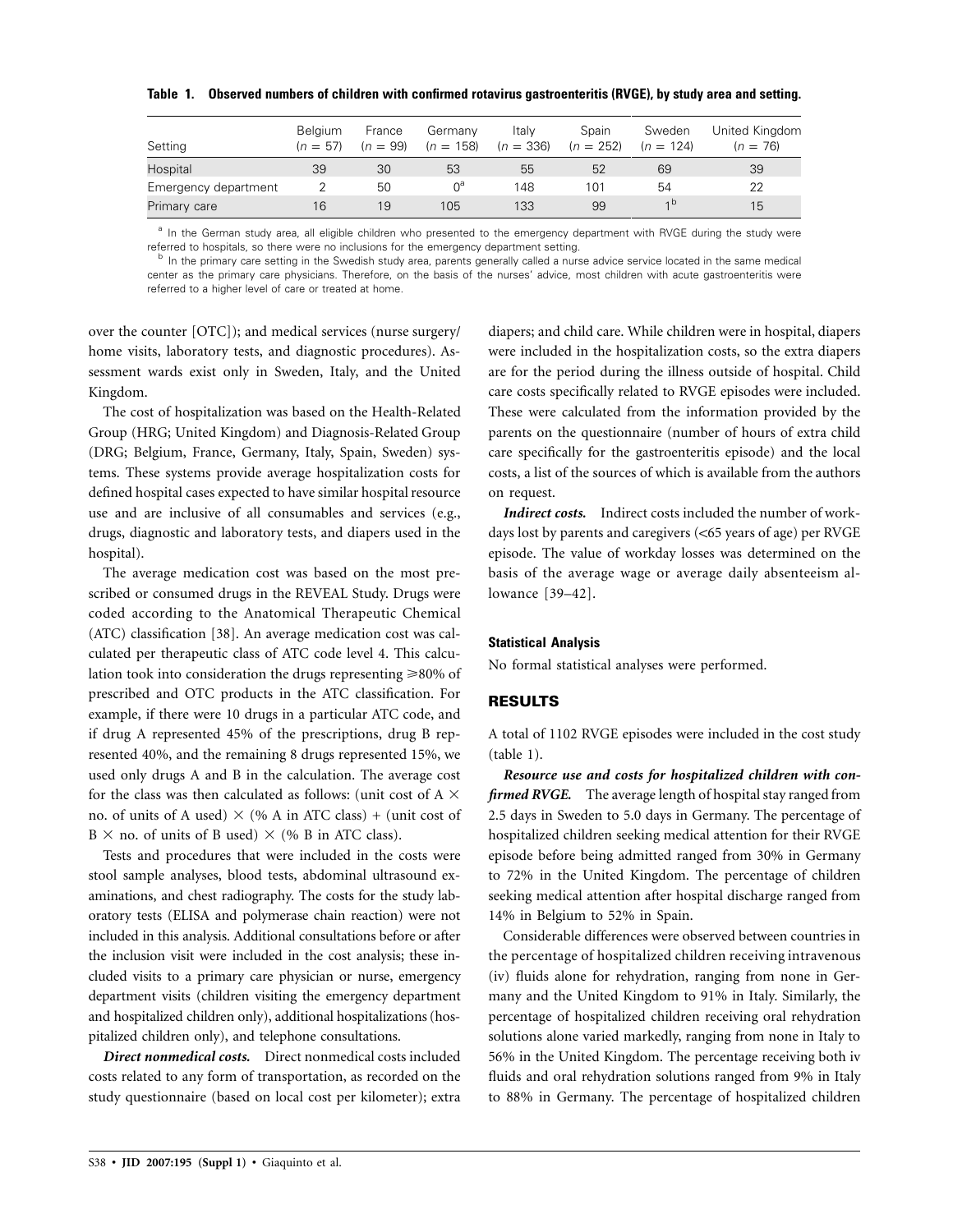|                   |                    | <b>Belgium</b>        |                    | France                |                    | Germany               |                    | Italv                 |                    | Spain                 |                    | Sweden                |                    | United Kingdom        |  |
|-------------------|--------------------|-----------------------|--------------------|-----------------------|--------------------|-----------------------|--------------------|-----------------------|--------------------|-----------------------|--------------------|-----------------------|--------------------|-----------------------|--|
| Cost type         | Paver <sup>a</sup> | Societal <sup>b</sup> | Paver <sup>a</sup> | Societal <sup>p</sup> | Payer <sup>a</sup> | Societal <sup>b</sup> | Payer <sup>a</sup> | Societal <sup>D</sup> | Payer <sup>a</sup> | Societal <sup>p</sup> | Payer <sup>a</sup> | Societal <sup>p</sup> | Payer <sup>a</sup> | Societal <sup>p</sup> |  |
| Direct medical    | 1253               | 1343                  | 1270               | 1349                  | 1481               | 1484                  | 1255               | 1269                  | 1249               | 1263                  | 1515               | 1519                  | 1217               | 1220                  |  |
| Direct nonmedical | 0                  | 18                    |                    | 8                     |                    | 4                     |                    | 10                    |                    | 10                    |                    | 23                    | 4                  | 33                    |  |
| Indirect          | 0                  | 185                   | $\mathbf{0}$       | 168                   | 64                 | 597                   | $\mathbf{0}$       | 622                   | $\Omega$           | 279                   | 313                | 559                   | $\mathbf{0}$       | 685                   |  |
| Total             | 1253               | 1546                  | 1270               | 1525                  | 1545               | 2085                  | 1255               | 1901                  | 249                | 1552                  | 1830               | 2101                  | 1221               | 1938                  |  |

**Table 2. Cost per episode of confirmed rotavirus gastroenteritis requiring hospitalization.**

**NOTE.** Data are mean costs in euros.

<sup>a</sup> Costs from the payer perspective included direct costs funded by the national health authorities. In Germany and Sweden, the payer funds part of the costs for loss of productivity.<br><sup>b</sup> Costs from the societal perspective included all costs (direct medical, direct nonmedical, and indirect costs), whether funded by the national health authorities,

families of patients, or employers.

with confirmed RVGE who underwent laboratory tests (stool sample analysis and/or blood tests) was lowest in Belgium (19%) and highest in Spain and Sweden (98% and 97%, respectively). The percentage of children with RVGE who used OTC products was highest in Sweden (56%) and lowest in Spain (27%). On average, patients using OTC drugs or dietary products received 1 or 2 products.

The majority of hospitalized patients required transportation to reach the hospital. The lowest percentage of children with RVGE who needed to use transportation was recorded for Italy (51%), whereas the percentage in all other countries ranged from 78% (Spain) to 98% (Sweden).

The percentage of families in which a parent or other relative took time off work because of a hospitalized child was highly variable across study areas, ranging from 39% in Belgium to 91% in the United Kingdom. The average number of workdays lost per episode of confirmed RVGE was 2.3 days in France, 3.8 days in Sweden, 4.0 days in the United Kingdom, 4.2 days in Belgium, 4.6 days in Spain, 5.4 days in Italy, and 6.4 days in Germany. The highest rates of paid child care use occurred in Sweden (21%) and the United Kingdom (14%), whereas no paid child care was used in Germany and Spain. The majority of hospitalized children required increased use of diapers, with children using diapers requiring an average of 5–7 additional diapers per day.

The total societal costs for children hospitalized with RVGE did not differ greatly between countries, ranging from  $E1525$ per episode in France to €2101 per episode in Sweden. Hospitalization costs represented the largest part of the costs supported by the national health care payer (table 2). The percentage of the total cost reimbursed by the national health care payer was 63% in the United Kingdom, 66% in Italy, 74% in Germany, 83% in France, 87% in Sweden, 81% in Belgium, and 80% in Spain.

Loss of productivity due to work absenteeism among parents and other relatives of patients was the major cost not supported by the national health care payer. The average cost for loss of productivity as a percentage of the total societal cost was 11% in France, 12% in Belgium, 18% in Spain, 27% in Sweden, 29% in Germany, 33% in Italy, and 35% in the United Kingdom.

*Resource use and costs for children with confirmed RVGE* in the emergency department setting. Germany and Belgium were omitted from this analysis because, in the Rostock area of Germany, all eligible children presenting to emergency departments during the study were referred to a hospital, and because only 2 children with confirmed RVGE were included in the emergency department setting in Belgium.

For children with RVGE in the emergency department setting, additional medical care before or after the inclusion visit included additional emergency department visits, primary care consultations, and telephone consultations. The percentage of children seeking medical attention for their RVGE episode before an emergency department visit ranged from 44% in Spain to 60% in France. The percentage seeking medical attention after their emergency department visit ranged from 8% in Sweden to 54% in Spain.

The percentage of children receiving a prescription for drugs and dietary products at the emergency department visit ranged from 19% in Sweden to 90% in France. The percentage of children for whom laboratory tests were ordered in this setting was highly variable, ranging from 4% and 6% in Spain and France, respectively, to 59% and 61% in the United Kingdom and Italy, respectively.

As was noted for hospitalized children, the lowest percentage of children requiring transportation to the emergency department was found in Italy (45% of children with RVGE). The percentage of children requiring transportation in other countries ranged from 73% in Spain to 98% in Sweden.

Loss of workdays was a substantial burden for families in all countries, with the percentage of families losing workdays ranging from 44% in France and Spain to 64% in Italy. The average number of workdays lost, by country, was 2.5 days in France, 2.9 days in the United Kingdom, 3.9 days in Italy, 4.3 days in Sweden, and 4.4 days in Spain. No paid child care was used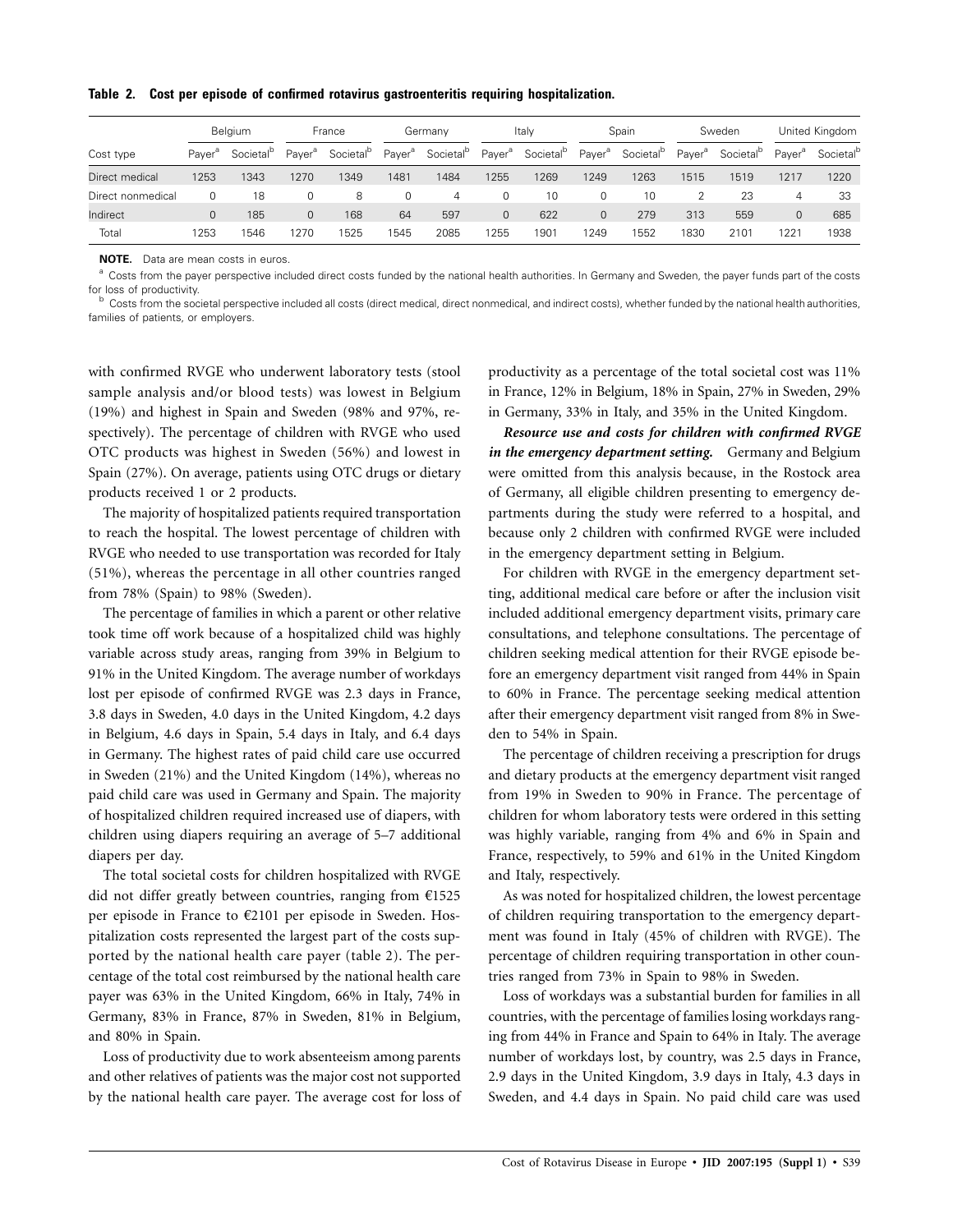|                   |                    | France                |                    | Italy                 |                    | Spain                 |                    | Sweden                |                    | United Kingdom        |
|-------------------|--------------------|-----------------------|--------------------|-----------------------|--------------------|-----------------------|--------------------|-----------------------|--------------------|-----------------------|
| Cost type         | Paver <sup>a</sup> | Societal <sup>b</sup> | Paver <sup>a</sup> | Societal <sup>p</sup> | Paver <sup>a</sup> | Societal <sup>b</sup> | Payer <sup>a</sup> | Societal <sup>b</sup> | Paver <sup>a</sup> | Societal <sup>c</sup> |
| Direct medical    | 80                 | 136                   | 202                | 222                   | 204                | 220                   | 129                | 135                   | 476                | 477                   |
| Direct nonmedical |                    | 12                    | 0                  | 13                    |                    |                       |                    | 33                    |                    | 14                    |
| Indirect          |                    | 186                   | 0                  | 364                   |                    | 172                   | 259                | 462                   | 0                  | 279                   |
| Total             | 80                 | 334                   | 202                | 599                   | 204                | 409                   | 388                | 630                   | 476                | 770                   |

**Table 3. Cost per episode of confirmed rotavirus gastroenteritis requiring an emergency department visit.**

**NOTE.** Data are mean costs in euros. Data for Belgium are omitted because there were only 2 children with confirmed rotavirus gastroenteritis in the emergency department setting. In the German study area, all eligible children who presented to the emergency department with rotavirus gastroenteritis during the study were referred to hospital, so there were no inclusions for the emergency department setting.

<sup>a</sup> Costs from the payer perspective included direct costs funded by the national health authorities. In Germany and Sweden, the payer funds

part of the costs for loss of productivity. b Costs from the societal perspective included all costs (direct medical, direct nonmedical, and indirect costs), whether funded by the national health authorities, families of patients, or employers.

in France and the United Kingdom, and rates of child care use elsewhere ranged from 3% in Spain to 14% in Sweden. The majority of children in the emergency department setting required increased use of diapers, with children who were using diapers requiring an average of 5–7 additional diapers per day.

The mean costs per episode of confirmed RVGE in the emergency department setting are presented in table 3. Total societal costs varied across the 5 included countries and were considerably lower than those for hospitalized children (see table 2). They ranged from  $\epsilon$ 334 per episode in France to  $\epsilon$ 770 per episode in the United Kingdom. The percentage of the societal costs reimbursed by the national health care payer was 25% in France, 34% in Italy, 50% in Spain, and 62% in the United Kingdom and Sweden. Lost productivity among parents and other relatives was a major indirect cost in the emergency department setting in all included countries. The average cost for lost productivity as a percentage of the total societal cost was 36% in the United Kingdom, 42% in Spain, 56% in France, 61% in Italy, and 73% in Sweden.

*Resource use and costs for children with confirmed RVGE* in primary care. For children with confirmed RVGE in primary care, additional medical care before or after the inclusion visit included extra primary care consultations or telephone consultations. In all countries except France, medical care was not sought before the inclusion visit to a primary care physician. The percentage of children requiring medical care after the inclusion visit ranged from 9% in Spain to 44% in Germany. For countries with very few patients in this setting, the data should be interpreted with caution. A single child in primary care in Sweden was excluded from the cost analysis.

The percentage of patients receiving a prescription for drugs and dietary products at the primary care visit ranged from 47% in the United Kingdom to 95% in France. The percentage of patients using OTC products was also high in France (58% of children with RVGE). Consistent with findings for the hospital and emergency department settings, in the primary care setting, Spain once again had the lowest consumption of OTC products

(22% of children with RVGE). The percentage of children in primary care undergoing laboratory tests ranged from none in the United Kingdom to 21% in Germany.

There was generally less need for transportation in the primary care setting than in the hospital and emergency department settings, reflecting the closer proximity of primary care physicians to their patients. The percentage of children requiring transportation was lowest once again in Italy (9%) and was highest in Belgium (71%).

The percentage of families losing workdays ranged from 20% in the United Kingdom to 64% in Belgium. The average number of workdays lost was 3.4 days in France, 3.7 days in Italy, 4.2 days in Spain, 4.8 days in Belgium, 5.3 days in Germany, and 7.5 days in the United Kingdom. No paid child care was used in France, and rates elsewhere ranged from 3% in Spain to 11% in the United Kingdom. The majority of children required increased use of diapers, with children who were using diapers requiring an average of 3–5 additional diapers per day.

The mean costs per episode of confirmed RVGE in primary care are presented in table 4. Total societal costs varied across the included countries and were lower than those for children with RVGE in the hospital and emergency department settings (tables 2 and 3); they ranged from  $£166$  in Spain to  $£473$  in Belgium. In all countries, the cost to the national health care payer was a relatively small part of the societal cost because, in the primary care setting, the majority of the societal cost is due to indirect costs that are not reimbursed by national health care payers. Overall, the percentage of the total societal costs reimbursed by the national health care payer was 5% in Belgium, 8% in Italy, 10% in Spain, 11% in France, 15% in the United Kingdom, and 25% in Germany. Loss of productivity as a result of work absenteeism among family members was responsible for a large proportion of the total societal costs for children in primary care, representing 75% of the total societal cost in Spain, 76% in the United Kingdom, 78% in Germany and in France, 82% in Italy, and 85% in Belgium.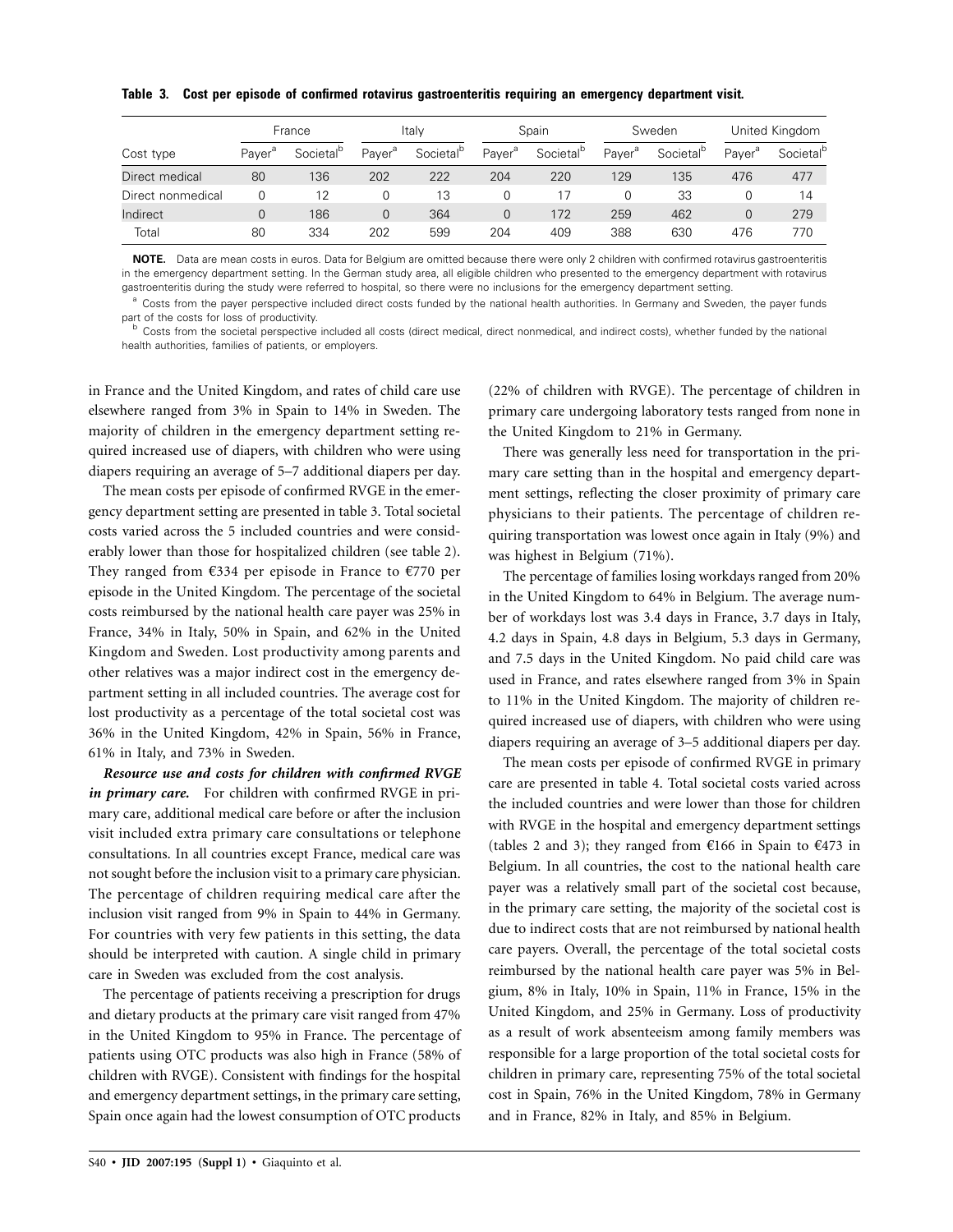|  |  |  |  |  | Table 4. Cost per episode of confirmed rotavirus gastroenteritis in the primary care setting. |  |  |  |  |
|--|--|--|--|--|-----------------------------------------------------------------------------------------------|--|--|--|--|
|--|--|--|--|--|-----------------------------------------------------------------------------------------------|--|--|--|--|

|                   |                    | <b>Belgium</b>        |                    | France                |                    | Germany               |                    | Italv                 |                    | Spain                 |                    | United Kingdom        |  |
|-------------------|--------------------|-----------------------|--------------------|-----------------------|--------------------|-----------------------|--------------------|-----------------------|--------------------|-----------------------|--------------------|-----------------------|--|
| Cost type         | Paver <sup>a</sup> | Societal <sup>p</sup> | Paver <sup>a</sup> | Societal <sup>p</sup> | Payer <sup>a</sup> | Societal <sup>b</sup> | Payer <sup>a</sup> | Societal <sup>b</sup> | Payer <sup>a</sup> | Societal <sup>p</sup> | Paver <sup>a</sup> | Societal <sup>p</sup> |  |
| Direct medical    | 23                 | 52                    | 34                 | 70                    | 74                 | 77                    | 22                 | 36                    | 17                 | 27                    | 57                 | 59                    |  |
| Direct nonmedical | 0                  | 19                    |                    | 8                     | 0                  | 17                    |                    | 16                    |                    | 14                    | 0                  | 32                    |  |
| Indirect          | 0                  | 402                   | $\Omega$           | 243                   | 36                 | 338                   | $\Omega$           | 240                   | 0                  | 125                   | $\Omega$           | 284                   |  |
| Total             | 23                 | 473                   | 34                 | 321                   | 10                 | 432                   | 22                 | 292                   | 17                 | 166                   | 57                 | 375                   |  |

**NOTE.** Data are mean costs in euros. Data for Sweden are omitted because there was only 1 child with confirmed rotavirus gastroenteritis in primary care. <sup>a</sup> Costs from the payer perspective included direct costs funded by the national health authorities. In Germany and Sweden, the payer funds part of the costs

for loss of productivity.<br><sup>b</sup> Costs from the societal perspective included all costs (direct medical, direct nonmedical, and indirect costs), whether funded by the national health authorities,

families of patients, or employers.

# **DISCUSSION**

This cost study evaluating pediatric RVGE in selected areas across 7 European countries is based on epidemiologic data collected using a common protocol and is, to our knowledge, the most comprehensive economic study of this health issue to date. It is the first study to collect resource-use data prospectively and calculate direct and indirect costs for children with confirmed RVGE requiring consultations and treatment in 3 distinct health care settings—hospital, emergency department, and primary care.

Epidemiologic data—and, therefore, the cost analyses based on them—should be interpreted with caution, particularly with rotavirus and especially when attempting to make international comparisons. For example, the available data on the incidence of RVGE and its associated morbidity might underestimate the actual impact of rotavirus infection [43]. Many patients with AGE may not present for medical treatment, and, because detection of rotavirus in stools does not influence treatment, physicians invariably do not collect stool samples from patients; thus, RVGE goes undiagnosed in the majority of children with the disease [9]. Moreover, national differences in medical practice and health care–seeking behavior [21] and differences in study methodologies and populations mean that comparisons of different study results should be made with caution; these differences highlight the importance of collecting country-specific epidemiologic data in assessing the economic burden of RVGE.

The REVEAL Study has demonstrated the substantial burden of RVGE in European countries, in terms of both disease incidence and resource use [35, 37]. Although previous studies have assessed the economic costs of community-acquired RVGE in some of the countries we have studied, including Spain [25], France [30], and the United Kingdom [24, 28], these studies have largely been based on retrospective data. Caution is needed in comparing the results of these studies with the results of our study, because of differences in methodology, patient populations, outcomes, and the years when costs were determined. However, the results of these studies are comparable to ours,

in that they highlight the high direct and indirect costs associated with RVGE. Lengths of hospital stay similar to those that we observed have been reported by others [25], and, where individual patient health care costs have been quoted [28, 30], they are similar to those that we calculated.

Three prospective studies conducted in the United Kingdom and Italy have estimated the outpatient costs associated with community-acquired RVGE. In the United Kingdom, Lorgelly et al. [33] estimated the average total direct and indirect cost (equating to societal cost in our study) to be as high as £169 (approximately  $E249$  per child  $\leq 5$  years of age with RVGE). A study of children attending nurseries and GP practices in England found that the mean total direct and indirect cost per pediatric RVGE episode was £173 in nurseries and £167 in general practice (approximately  $E$ 255 and  $E$ 246, respectively) [31]. In Italy, Fontana et al. [32] estimated the total direct and indirect cost of an RVGE episode in the outpatient setting at  $£110$  per child <47 months of age. Comparable mean societal costs in the primary care setting in our study ranged from  $E166$ in Spain to  $E$ 473 in Belgium.

A recent review of the burden of RVGE in children  $<$  5 years of age in Europe concentrated primarily on hospitalized children, because data on children treated in the home, primary care, and emergency department settings were limited [44]. The median direct medical cost funded by the national health care payer per hospitalized child with RVGE was estimated to be  $E1417$ , which is comparable to the mean direct medical costs associated with hospitalized children funded by the national health care payer in the present study (ranging from  $E1217$  per episode in the United Kingdom to  $E1515$  per episode in Sweden).

In addition to providing incidence and resource use data, our study looked at costs reimbursed by the national health care payer and indirect costs shouldered by families and society as a whole. Despite the wide variability in health care resource use in different countries that reflects the different health care systems, we found these costs to be substantial in all 3 health care settings. In addition to its associated costs in terms of OTC products, extra diapers, and days off work for family members,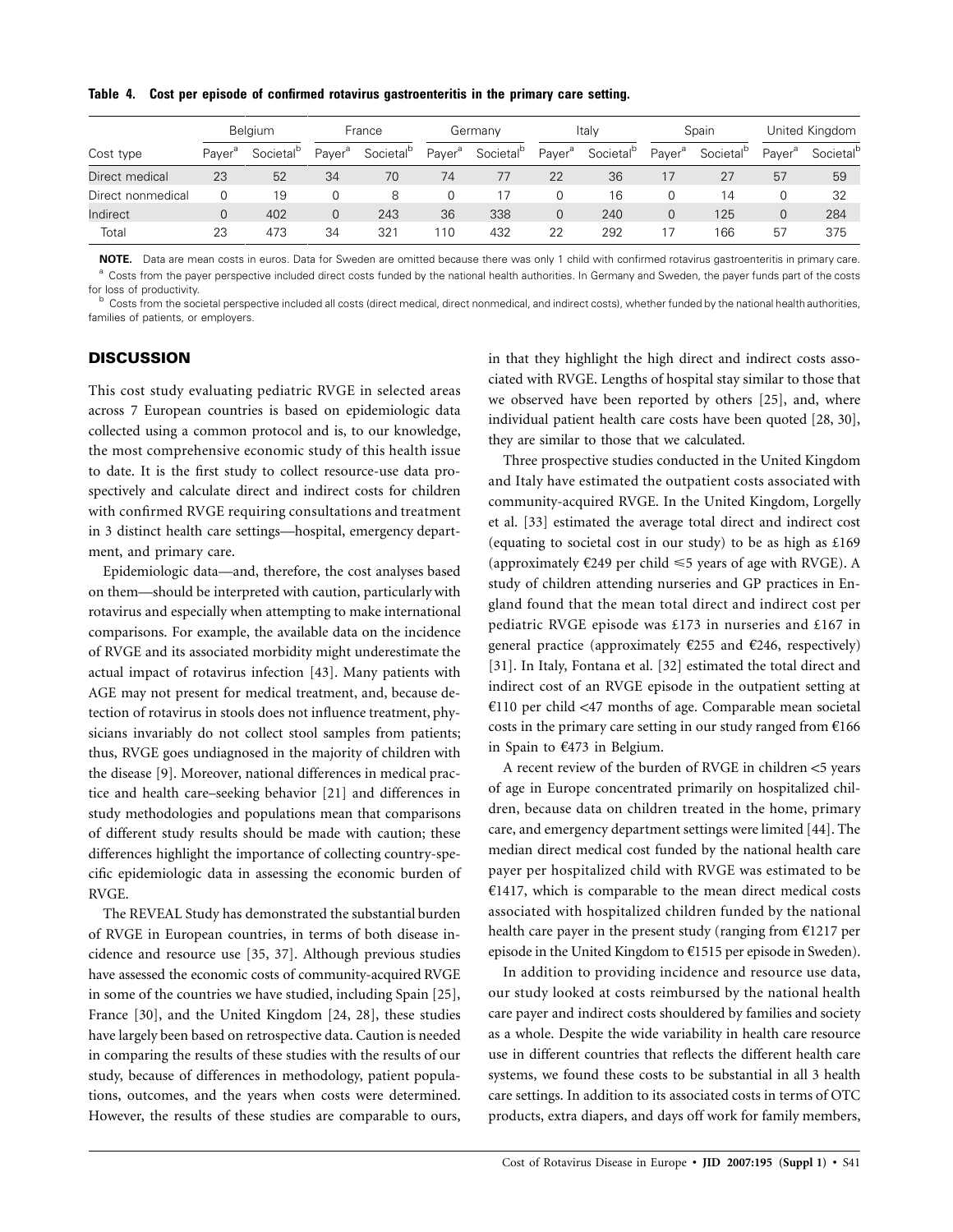pediatric RVGE has wider implications for society, in that it may have an impact on nursery or day care attendance, further exacerbating the burden on families and employers [31].

As with previous studies, a limitation of this study is that it does not fully encompass all children with RVGE in the study areas. Children not seeking medical attention and those with nosocomial infections were not included. It has been reported that nosocomial infections account for ∼25% of hospitalizations of children with RVGE [26, 44]. In addition, rotavirus transmission within families was not considered, yet it leads to an additional burden on health care services and society. Families and employers bear the majority of the burden of RVGE in the primary care setting, in the form of indirect costs. This has been clearly demonstrated in a study of RVGE among children in day care centers in France over a 6- to 7-month period, in which ∼25% of children with RVGE infected at least 1 other household member [34]. Medical attention was sought for approximately two-thirds of children with RVGE, and, for >50% of these children, at least 1 parent had to miss work for a mean of 2.3 days. For children seeking medical attention, >75% of total costs were indirect costs. Interestingly, in our study, the average number of workdays lost by family members was higher for children in primary care than for hospitalized children in France (3.4 vs. 2.3 days), Belgium (4.8 vs. 4.2 days), and the United Kingdom (7.5 vs. 4.0 days), further demonstrating the significant impact of the disease on family life. The majority of costs associated with hospitalized children with confirmed RVGE were paid by the national health care payer, with lost workdays being responsible for most of the indirect costs.

The potential for selection and information biases in the study design may limit the interpretation and extrapolation of data and have been detailed elsewhere [35]. In particular, although in the REVEAL study we analyzed the resource use of 11000 children, it must be remembered that the children are spread across 7 countries and 3 settings; it is important to be cautious in the interpretation of our findings because, in some settings, there were very few children analyzed, and therefore the data may be unrepresentative. Cost data from different sources were not adjusted for inflation or standardized to a chosen time frame. In Europe, since the introduction of the common currency—the euro—in 2001, there has been only ∼2% inflation. Although most cost sources dated from within 3 years of the study and, so, can be considered to be reasonably current, some of the sources for Italy dated back to 1996 (costs for laboratory tests and diagnostic procedures from the Ministry of Health) and 1997 (costs for hospitalization from the Ministry of Health). Use of these conservative costs has led to an underestimation of the current cost of RVGE, particularly in Italy. In addition, the low level of transportation use reported in Italy probably also contributes to the underestimation.

In conclusion, to the best of our knowledge, our study represents the most complete cost study of pediatric RVGE in Europe. The burden of RVGE in Europe is high, because it results in considerable costs in all health care settings, for national health care payers, families of patients, and employers, which suggests that an effective childhood vaccination program would have considerable direct and indirect benefits for society. Meaningful comparisons between countries are difficult because of differences in the management of RVGE and differences in local costs. The data from this cost study will be used as cost inputs for cost-effectiveness analyses of rotavirus vaccination programs in Europe.

Recently, 2 new rotavirus vaccines have been shown to be safe and effective and have been licensed in Europe: a pentavalent reassortant rotavirus vaccine containing G1–G4 and P[8] [45] and an attenuated monovalent G1P[8] human rotavirus vaccine [46]. Our study provides comprehensive, up-to-date epidemiologic and cost-of-illness data for 3 health care settings in 7 European countries, which should prove useful to decision makers when evaluating the public health impact of introducing rotavirus vaccines.

# **THE REVEAL STUDY GROUP**

# **Principal Investigators**

Pierre Van Damme and Marie Van der Wielen (University of Antwerp, Antwerp, Belgium); Frédéric Huet, Mondher Chouchane, Pierre Pothier, and Raphaelle Maudinas (University Hospital, Dijon, France); Christel Hülße and Martina Littman (Health Authorities of Mecklenburg Western Pomerania, Rostock, Germany); Carlo Giaquinto (University of Padua, Padua, Italy); Jose Mª Paricio Talayero (Hospital G.U. Marina Alta, Denia, Spain); Miguel Tomás Vila (Hospital Francesc de Borja, Gandia, Spain); Leif Gothefors and Margareta Baeckman (Umeå University Hospital, Umeå, Sweden); Peter Todd and Claire Allan (Arrowe Park Hospital, Wirral, Merseyside, United Kingdom); and Melanie Maxwell (Clinical Practice Research Unit, Wirral Hospital National Health Service Trust, Wirral, Merseyside, United Kingdom).

# **Participating Pediatricians, General Practitioners, and Hospital Staff**

*Belgium.* A. Vertruyen, P. Vanoverschelde, and the pediatric staff of Sint-Vincentius Hospital, Antwerp; G. Veereman and the pediatric staff of Queen Paola Children's Hospital, Antwerp; and the following general practitioners: E. Boydens, M. Cramm, J. De Rooze, P. De Smedt, P. Hannes, H. Hofkens, K. Maus, H. Nuyts, K. Peeters, H. Sahbaz, H. Stoop, H. Straetemans, F. Van Godtsenhoven, J. Van Herck, and M. Verhulst.

*France.* Hospital pediatricians from Clinique Ste.-Marthe: M. Dauvergne, F. Funes de la Vega, H. Planson, D. Tenenbaum, and Abdel Zouaidia (Clinical Research Associate).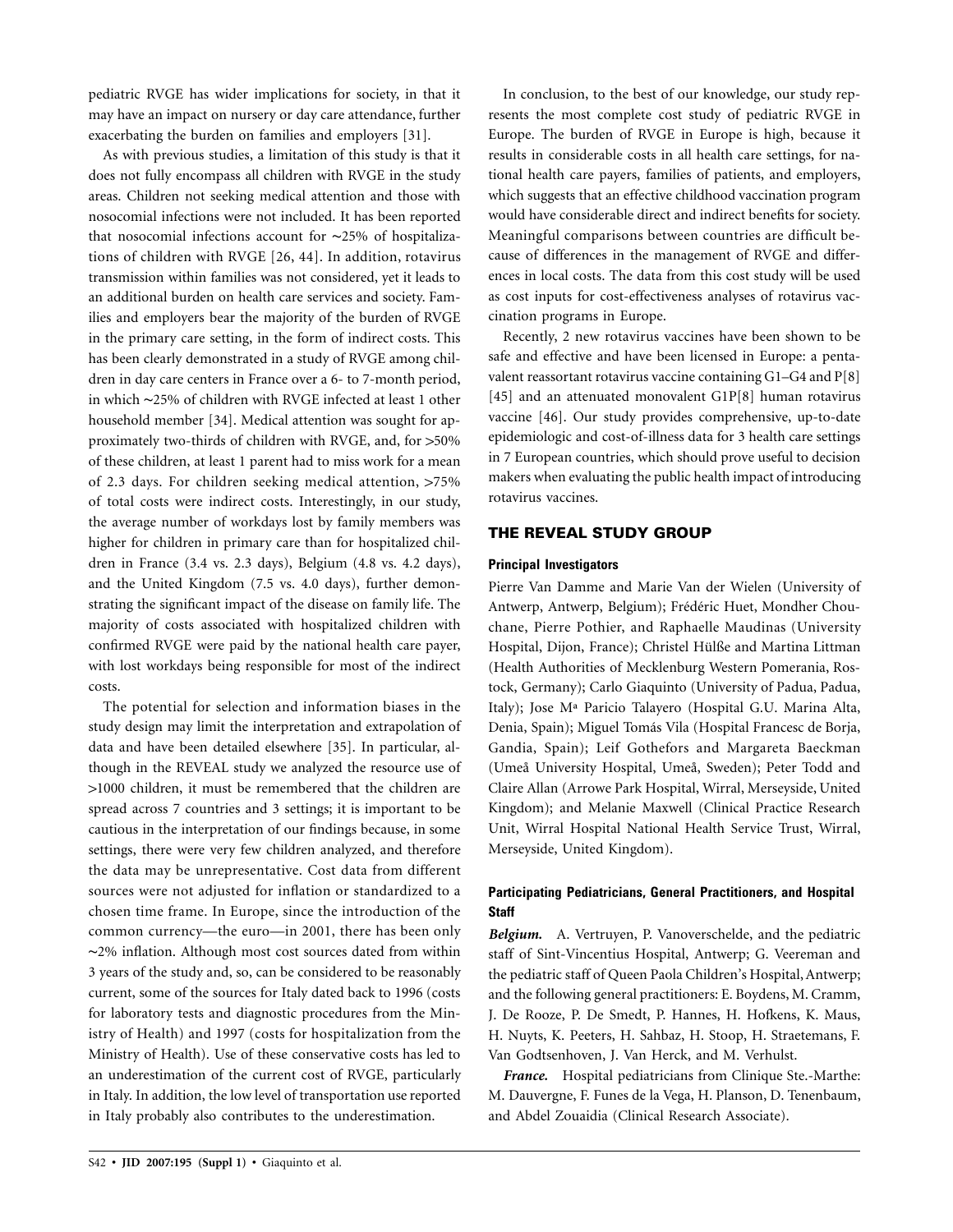General practitioners: J.-N. Beis, D. Bompy, P. Bugnon, F. Chaillot, P. Chapuis, F. Danjean-Meyer, E. Debost, A. Gebrael, D. Girard, P. Hedoin, C. Huber, T. Jean, P. Jemelen, M.-P. Lambert, B. Megraoua, G. Morel, F. Morlon, J.-Y. Servant, P. Sondey, Y. Sturm, and T. Vannier.

Primary care pediatricians: R. Baruteau and B. Virey.

Emergency staff from SOS 21: F. Arcos, C. Chapuis, R. Gauyacq, O. Joly, R. Khong, T. Lavagna, and V. Mathelin.

*Germany.* General practitioners and family pediatricians: U. Baum, W.-D. Bohm, R. Greupner, H. Harder-Walter, K. Held, A. Hendel, A. Lange, A. Martin, M. Nahlik, M. Paul, U. Pfennig, M. Richter, E.-D. Ruickoldt, T. Schremmer, S. Sengbusch, B. Stein, R. Tinz, K. Warncke, C. Wendt, and C. Will.

*Italy.* Hospital pediatricians: L. da Dalt, S. Callegaro, B. Andreola, and M. Perin.

Primary care pediatricians: M. Bernuzzi, L. Cantarutti, S. Drago, A. De Marchi, P. Falconi, M. Felice, G. Giancola, C. Lista, C. Manni, F. Pisetta, and M. P. Sidran.

*Spain.* J.-M. Alentado Femenia, M.-T. Asensi Monzo, M.- J. Benlloch Muncharaz, A. Bernal Ferrer, B. Beseler Soto, G. Castellanos Gomez, J.-I. Collar del Castillo, P. Garcia Tamarit, D. Gómez Sánchez, M. Grieco Burucua, I. Izquierdo Fos, L. Landa Rivera, J. Lledo Bernabeu, T. Llobat Estelles, M.-L. Lucas Abad, M.-A. Martín Sobrino, E. Olaya Lopez, M. Oltra Benavent, O. Peñalver Giner, R. Perello Castellano, J. Pérez Verdú, P. Puig Aracil, J. Raheb Azahar, M. Ramos Garcia, F. Ribes Lopez, F. Sanantonio Valdearcos, M. Sánchez Palomares, B. Santa Pau, L. Santos Serrano, J.-M. Sequi Canet, G. Serer Alminana, M. Soriano Carreras, and A. Uribelarrea Sierra.

*Sweden.* M. Alvin, M. Holmberg, K. Josefsson, K. Kristensen, M. Lindberg, B. Ögren, S. Persson, T. Rahm, and P. Wall, from the Health Care Center and their associated Child Health Centers.

*United Kingdom.* Hospital pediatricians: P. Bundred and the staff of Ward 11 from Arrowe Park Hospital, Wirral, Merseyside.

Private pediatricians: K. Allaudin, E. Cameron, T. D. Henessy, A. Hussain, V. K. Joshi, M. Lodh, M. Martin-Hiero, S. Murty, Y. Patwala, J. Renwick, R. Smye, P. Tandon, and S. William.

#### **Sanofi Pasteur MSD Participants**

F. Belghiti, C. Cohen Sabas, M. Ginson, M. Haugh, L. Hessel, M. Kulig, N. Largeron, L. Marcelon, M. H. Metzger, J. Naysmith, L. Nicolas, C. Serrand, M. Trichard, O. van der Hel, and M. Watson.

Sanofi Pasteur MSD affiliates: M. Maître (Lyon, France), P. Dhont (Brussels, Belgium), N. Kitchin (Maidenhead, United Kingdom), I. Oyagüez (Madrid, Spain), H. Diehm (Leimen, Germany), S. Jow (Leimen, Germany), R. Di Marzo (Rome, Italy), and C. Young (Stockholm, Sweden).

#### **Acknowledgments**

We thank the following people, whose collaboration contributed to the success of the REVEAL Study: F.-A. Allaert and N. Vernet (Cenbiotech, Dijon, France); D. J. DiStefano, G. Kulnis, M. Maliga, and L. Mallette (Merck Research Laboratory, Wayne, Pennsylvania); T. Busse, D. Knowlton, A. Morris, J. Mount, D. Sander, G. Vorholt, and R. Ward (Cincinnati Children's Hospital Medical Center, Cincinnati, Ohio); V. Iyer and N. McKendrick (Communigen, Oxford, United Kingdom); A. Moren (Epi-Concept, Paris, France); B. Pedalino (Sanofi Pasteur MSD [Europe], Lyon, France); Quintiles Strategic Research Services (Levallois-Perret, France); Quintiles Data Management & Statistics (Tanneries, France); B&C International S.A. (Mechelen, Belgium); AREMIS (Neuilly-sur-Seine, France); and Aegisnet France, Germany, Italy, Spain, Sweden, and United Kingdom. We also thank A. Charlett (Health Protection Agency, London, United Kingdom), D. Gendrel (Hôpital St. Vincent de Paul, Paris, France), M. Koopmans (Infectious Diseases and Perinatal Screening, Bilthoven, The Netherlands), and A. Krämer (Universität Bielefeld, Bielefeld, Germany) for taking part in 2 expert panel meetings held in October 2005 and April 2006 to discuss the results of the REVEAL Study. Last, but not least, we thank all the children and their parents who participated.

*Supplement sponsorship.* This article was published as part of a supplement entitled "The REVEAL Study: Epidemiology and Economic Impact of Pediatric Rotavirus Gastroenteritis in Europe," sponsored by Sanofi Pasteur MSD.

#### **References**

- 1. Clark B, McKendrick M. A review of viral gastroenteritis. Curr Opin Infect Dis **2004**; 17:461–9.
- 2. Leung AK, Kellner JD, Davies HD. Rotavirus gastroenteritis. Adv Ther **2005**; 22:476–87.
- 3. Girard MP, Steele D, Chaignat CL, Kieny MP. A review of vaccine research and development: human enteric infections. Vaccine **2006**; 24:2732–50.
- 4. Bresee JS, Glass RI, Ivanoff B, Gentsch JR. Current status and future priorities for rotavirus vaccine development, evaluation and implementation in developing countries. Vaccine **1999**; 17:2207–22.
- 5. Clark HF, Offit PA. Vaccines for rotavirus gastroenteritis universally needed for infants. Pediatr Ann **2004**; 33:536–43.
- 6. Raebel MA, Ou BS. Rotavirus disease and its prevention in infants and children. Pharmacotherapy **1999**; 19:1279–95.
- 7. Parashar UD, Hummelman EG, Bresee JS, Miller MA, Glass RI. Global illness and deaths caused by rotavirus disease in children. Emerg Infect Dis **2003**; 9:565–72.
- 8. Velazquez FR, Matson DO, Clava JJ, et al. Rotavirus infections in infants as protection against subsequent infections. N Engl J Med **1996**; 335: 1022–8.
- 9. Soriano-Gabarró M, Mrukowicz J, Vesikari T, Verstraeten T. Burden of rotavirus disease in European Union countries. Pediatr Infect Dis J **2006**; 25(Suppl 1):S7–11.
- 10. Visser LE, Portero RC, Gay NJ, Navarro JFM. Impact of rotavirus disease in Spain: an estimate of hospital admissions due to rotavirus. Acta Paediatr Suppl **1999**; 88:72–6.
- 11. de Wit MAS, Koopmans MPG, van der Blij JF, van Duynhoven YT. Hospital admissions for rotavirus infection in the Netherlands. Clin Infect Dis **2000**; 31:698–704.
- 12. Fischer TK. Incidence of hospitalizations due to rotavirus gastroenteritis in Denmark. Acta Paediatr **2001**; 90:1073–5.
- 13. Johansen K, Bennet R, Bondesson K, et al. Incidence and estimates of the disease burden of rotavirus in Sweden. Acta Paediatr Suppl **1999**;88: 20–3.
- 14. Ryan MJ, Ramsay M, Brown D, Gay NJ, Farrington CP, Wall PG. Hospital admissions attributable to rotavirus infection in England and Wales. J Infect Dis **1996**; 174:S12–8.
- 15. Vesikari T, Rautanen T, Von Bonsdorff CH. Rotavirus gastroenteritis